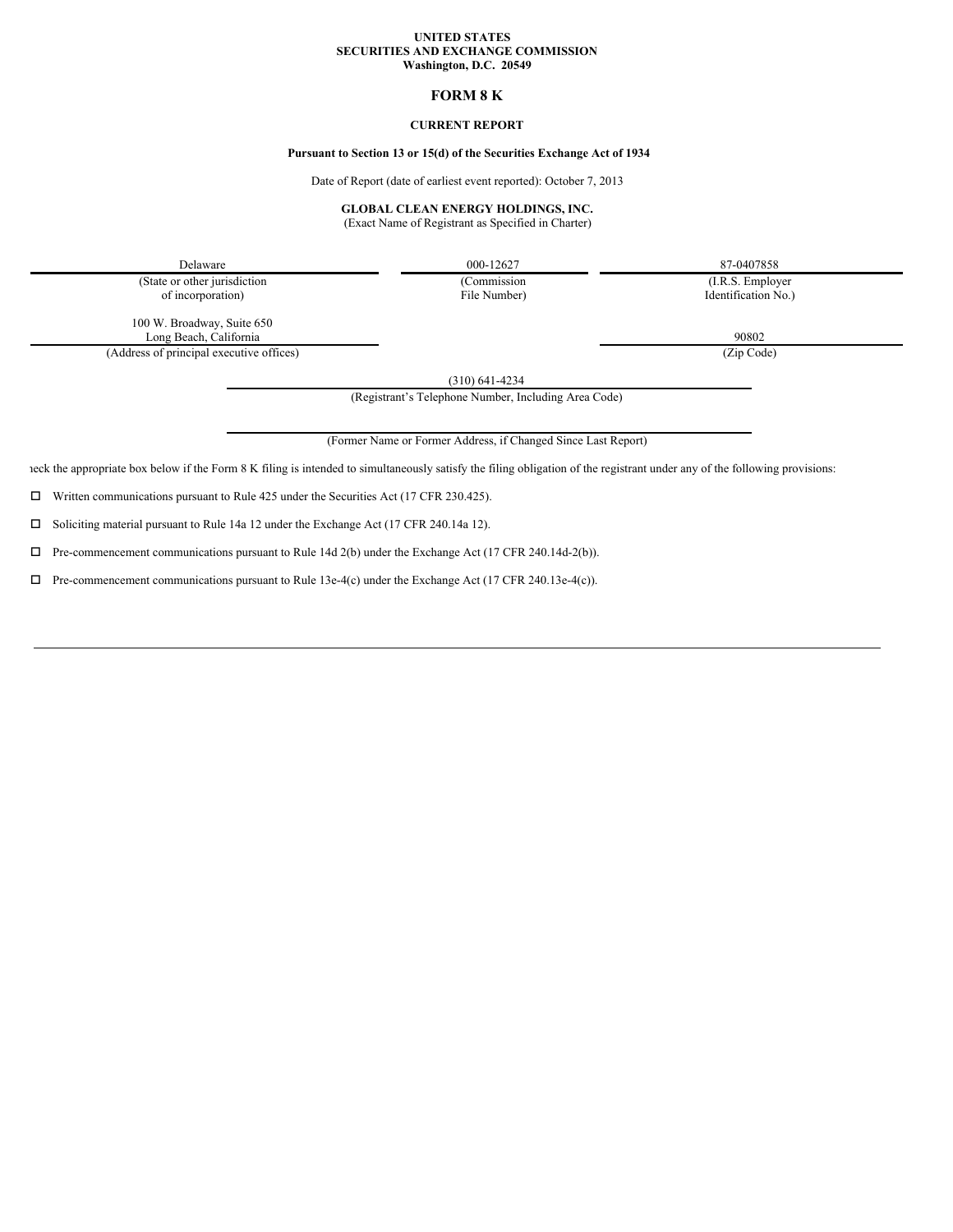### **Item 4.01 Changes in Registrant's Certifying Accountant.**

#### (a) Previous independent auditor

On September 20, 2013, Global Clean Energy Holdings, Inc. (the "Company", "our" and "we") reported that Hansen, Barnett & Maxwell, P.C. ("HBM"), the Company's independent registered public accounting firm, had informed the Company that its operations have been acquired by another firm and that it will no longer be providing public accounting services as Hansen, Barnett & Maxwell, P.C. As a result, HBM was required to and has resigned as the Company's independent registered public accounting firm.

#### (b) New independent auditor

On October 7, 2013, we engaged Anton & Chia, LLP to serve as our independent auditors for the quarter ended September 30, 2013 and for the year ending December 31, 2013. The engagement of Anton & Chia, LLP was approved by our board of directors.

During the years ended December 31, 2012 and 2011 and the interim period between December 31, 2012 and October 7, 2013, neither we nor anyone acting on our behalf consulted Anton & Chia, LLP regarding either (i) the application of accounting principles to a specific, completed or proposed transaction, or the type of audit opinion that might be rendered on our financial statements and none of the following was provided to the Company: a) a written report, or b) oral advice that Anton & Chia, LLP concluded was an important factor considered by the Company in reaching a decision as to accounting, auditing or financial reporting issues; or (ii) any matter that was either the subject of a disagreement (as defined in Item 304(a)(1)(iv) of Regulation S-K and the related instructions to Item 304 of Regulation S-K) or a reportable event (as defined in Item 304(a)(1)(v) of Regulation S-K).